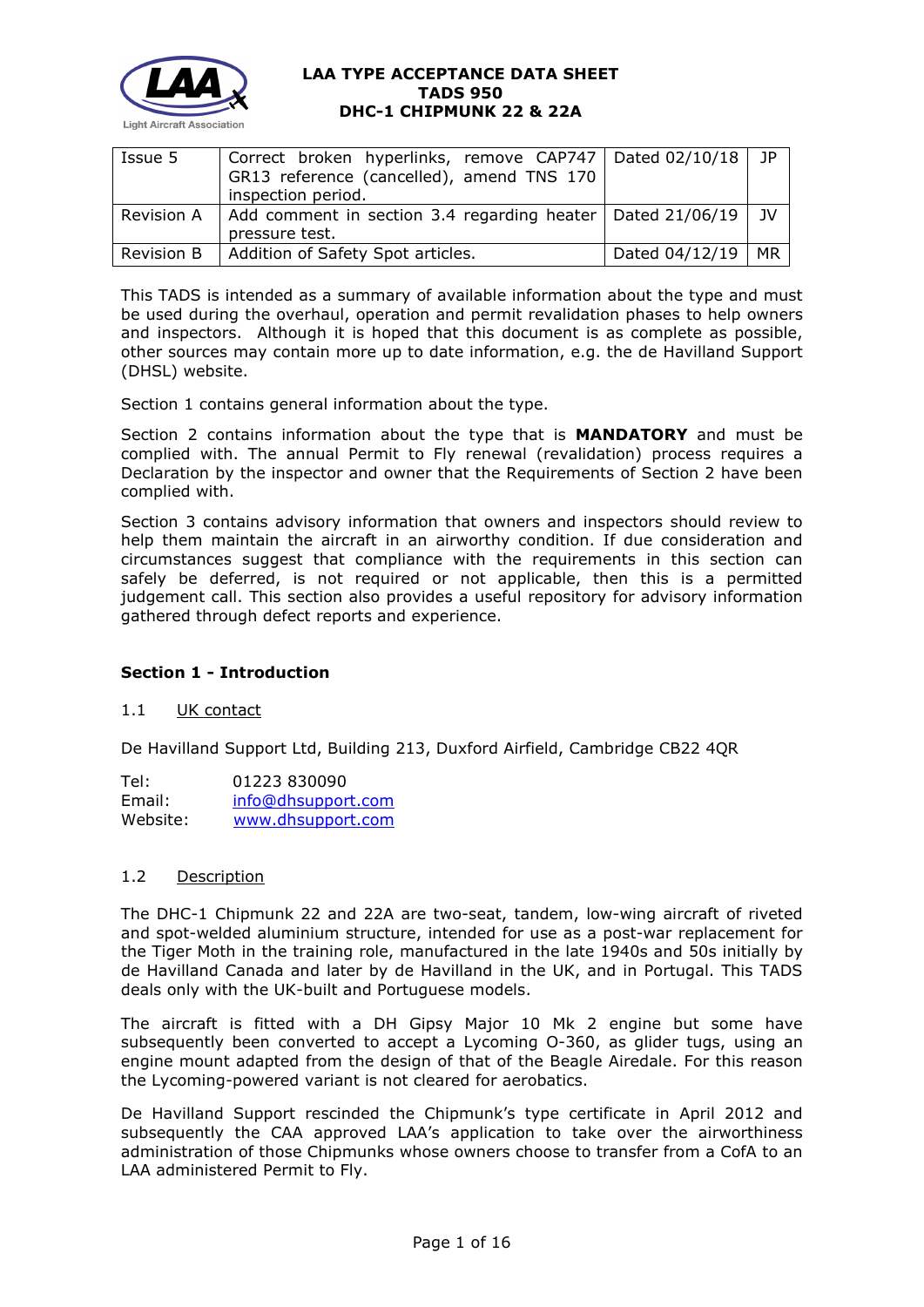

De Havilland Support provide the drawings and manuals for the airframe, a compilation of all current Technical News Sheets applicable to the type, titled TNS CT (C1), a technical support function and a Continued Airworthiness Service (CAS) option which provides subscribing individuals or groups with an update service for all technical and regulatory issues and copies of any new or amended TNSs. For the Chipmunk DHSL are presently the only body approved to carry out the calculation of accrued fatigue hours for the annual update of TNS 138 form 'C', based on the flight hours details provided to them by owners on TNS 138 form 'B'.

## **Section 2 – Mandatory information for owners, operators and inspectors**

At all times, responsibility for the maintenance and airworthiness of an aircraft rests with the owner. Condition No 3 of a Permit to Fly requires that: *"the aircraft shall be maintained in an airworthy condition".* 

The Permit to Fly Operating Limitations document for a Chipmunk requires that: *"the aircraft must be maintained in accordance with the requirements of LAA Type Acceptance Data Sheet 950"* (this document). Specifically, Section 2 of this TADS describes those requirements. Declaration of compliance with this TADS means also that the relevant TADS concerning the engine, propeller and equipment fitted have also been consulted and the mandatory requirements described therein have been satisfied. The TADS number, along with the latest issue number must be quoted on applications to revalidate the Permit to Fly.

### 2.1 Lifed Items

DH TNS No 138 specifies retirement lives of certain airframe structural components, based on a fatigue analysis. This TNS is made 'legally' mandatory by AD G-2012- 0001. For the avoidance of doubt, operation on an LAA Permit to Fly affords no alleviation with respect to retirement lives. The particular components affected by TNS 138 are:

- Fuselage centre section lower tie bar
- Wing attachment link plates and bolts
- Wing attachment top bolts
- Wing lower spar boom root inserts
- Wing lower spar boom and remainder of wing structure
- Tailplane front spar attachment brackets

The above components whose life is specified by mandatory Airworthiness Directives must be changed when due. Lifed items specified only by TNSs or by the manufacturer but not mandated by ADs are advisory in strictly legal terms. The owner is responsible for deciding whether to implement these advisory life limits.

Owners are required to send DHSL details of flight hours annually, using TNS 138 Form B, and update TNS 138 Form C accordingly to show accrued fatigue hours and fatigue hours remaining on each critical component. The latest update of TNS 138 Form C must be sent to LAA along with the annual Permit to Fly renewal package.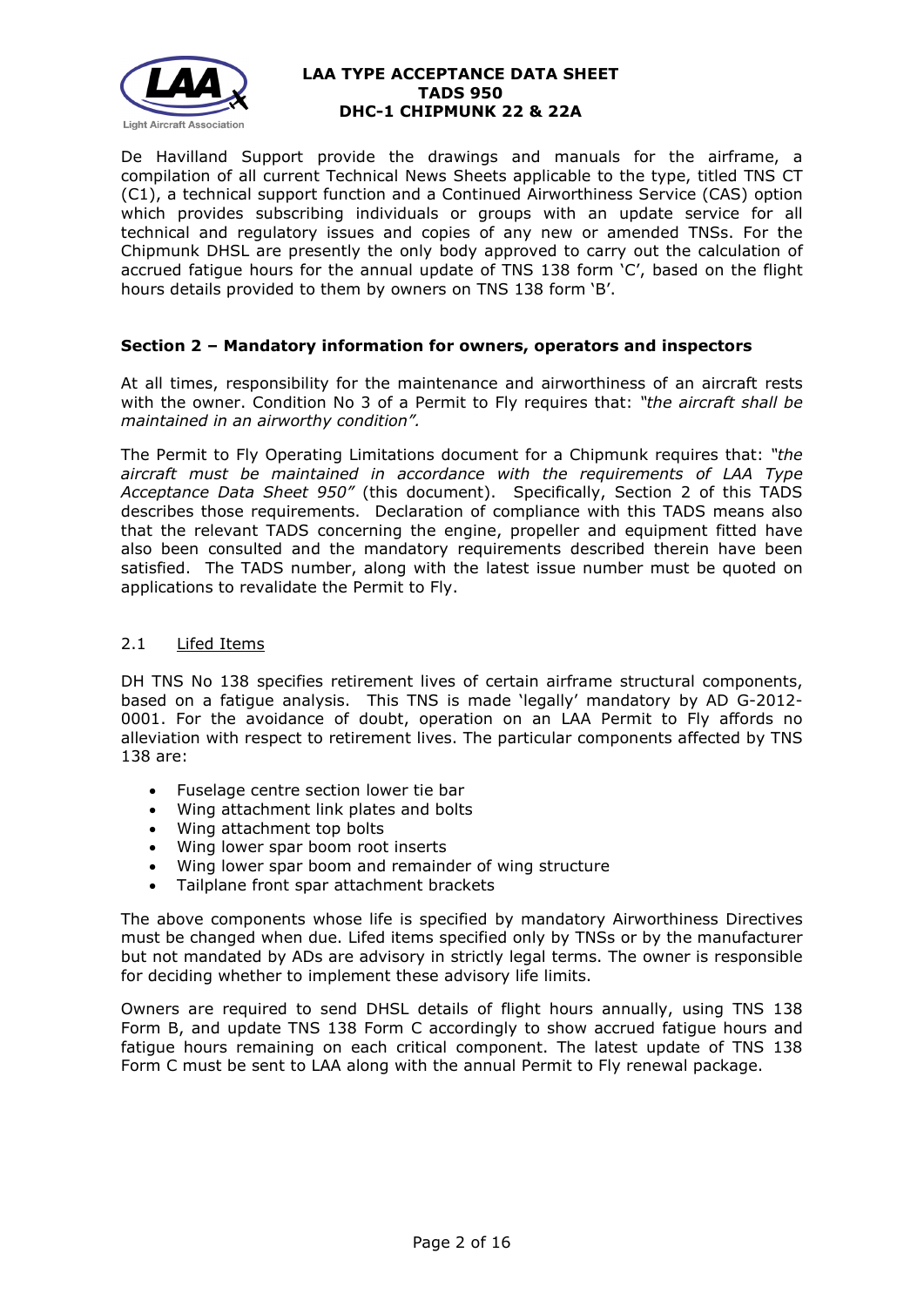

# 2.2 Maintenance Schedule

The aircraft must be maintained in accordance with one of the following maintenance schedules: either:

1. The CAA's Light Aircraft Maintenance Schedule, [CAP 411](http://publicapps.caa.co.uk/modalapplication.aspx?catid=1&pagetype=65&appid=11&mode=detail&id=204)

or

2. Technical leaflet [TL2.19](http://www.lightaircraftassociation.co.uk/engineering/TechnicalLeaflets/Operating%20An%20Aircraft/TL%202.19%20The%20LAA%20Generic%20Maintenance%20Schedule.pdf) and associated Generic LAA Maintenance Schedules (tri-annual, annual and 50 hr checks) as downloaded from the ['maintenance'](http://www.lightaircraftassociation.co.uk/engineering/Maintenance/Aircraft_Maintenance.html) page of the LAA website.

Notes:

- a. If maintained to the CAA Light Aircraft Maintenance Schedule, the alleviations specified in LAA [TL2.25,](http://www.lightaircraftassociation.co.uk/engineering/TechnicalLeaflets/Operating%20An%20Aircraft/TL%202.25%20Alleviations%20to%20LAMS%20schedule.pdf) 'Alleviations to LAMS Schedule available to aircraft operating on an LAA Permit to Fly' are acceptable:
- b. An Annual Check must be carried out coincident with renewal (revalidation) of the Permit to Fly.
- c. Whether maintained to the LAMS Schedule or the LAA Generic Maintenance Schedule, the schedule should be customized to include any relevant special requirements provided in the 'DHC-1 Chipmunk Maintenance and Repair Manual', reference CMR 1.
- d. Whether maintained to the LAMS Schedule or the LAA Generic Maintenance Schedule, in order to satisfy the requirements of the de Havilland TNS's, which are a mandatory part of the aircraft's dataset, the schedule must be customized to include the actions called for by the TNS's from DHSL's TNS CT (C1) as listed below.

### **Those marked \*\* are legally mandatory.**

| TNS no.        | Description                                     | Periodicity       |
|----------------|-------------------------------------------------|-------------------|
| <b>TNS 138</b> | <b>Mandatory life limitations**</b>             | Annually          |
| <b>TNS 165</b> | X-Ray Undercarriage attachment casting**        | Variable, see TNS |
| <b>TNS 180</b> | Engine mounting frame attach points, cracks**   | 3 years           |
| <b>TNS 183</b> | Fuselage rear bulkhead, cracks**                | 3 years           |
| <b>TNS 186</b> | Radiographic checks, tailplane support struts** | 7 years           |
| <b>TNS 190</b> | Engine removal, check mounting frame joints**   | 600 hours         |
| <b>TNS 121</b> | Battery box installation                        | Variable, see TNS |
| <b>TNS 150</b> | Fraying of elevator trim tab cables             | 150 hours         |
| <b>TNS 152</b> | Tailwheel yoke attachment bolt                  | 300 hours         |
| <b>TNS 156</b> | Fin structure                                   | 3 years/6 years   |
| <b>TNS 157</b> | Tailplane structure                             | Variable, see TNS |
| <b>TNS 158</b> | Fuselage structure                              | Variable, see TNS |
| <b>TNS 159</b> | Control box rear cross member                   | 600 hours         |
| <b>TNS 166</b> | Flying controls - wing flaps                    | 300 hours/6 years |
| <b>TNS 167</b> | Wing assembly                                   | Annually          |
|                |                                                 |                   |
| <b>TNS 168</b> | Engine mounting                                 | 300 hours         |
| <b>TNS 172</b> | <b>Brake calipers</b>                           | 300 hours/2 years |
| <b>TNS 177</b> | Aileron centre hinge                            | Review annually   |
| <b>TNS 178</b> | Rudder assembly                                 | 3 years           |
| <b>TNS 184</b> | Flap operating system                           | 100 hour/annually |
| <b>TNS 193</b> | Fabric covering                                 | Annually          |
| <b>TNS 199</b> | Corrosion in flap centre hinge brackets         | Variable, see TNS |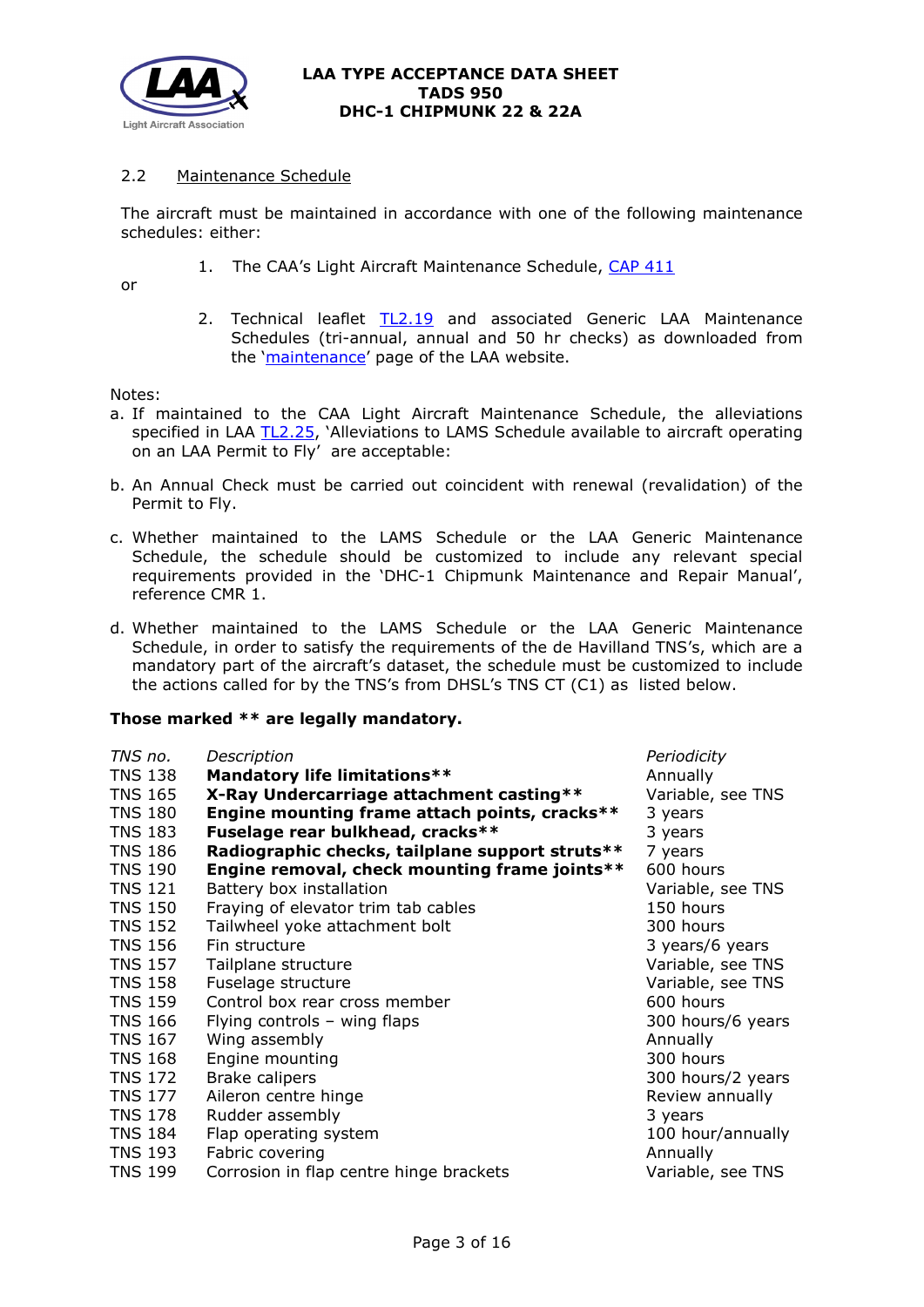

# 2.3 Permit renewal procedure

The DHC-1 Chipmunk aircraft has been determined as a complex type primarily because the airframe includes a number of lifed items which are subject to individual fatigue limits; specific information about components affected by a fatigue life can be gained from current issue of TNS  $CT(C1)$  No 138. For this, and other reasons, the annual renewal process differs slightly from applications involving simpler types; the following applies:

## 2.3.1 Inspector Qualification

Only LAA inspectors specifically authorised by LAA for Chipmunk certifications are approved to certify inspection of Chipmunk aircraft. A list of [Chipmunk-approved](http://www.lightaircraftassociation.co.uk/engineering/Inspection/Chipmunk%20Inspectors.pdf)  [inspectors](http://www.lightaircraftassociation.co.uk/engineering/Inspection/Chipmunk%20Inspectors.pdf) can be found on the LAA website.

## 2.3.2 FWR-1 Application for Renewal

In addition to the FWR-1 Permit to Fly revalidation application form, the following documents need to be completed and submitted to LAA Engineering when applying for the Permit to Fly to be revalidated:

- 1. [LAA/FWR-1-Supp/Chipmunk](http://www.lightaircraftassociation.co.uk/engineering/Inspection/FORM%20LAA%20FWR-1-Supp%20Chipmunk.docx)
- 2. A copy of the DHSL Annual Role Factor Certificate (TNS 138)
- 3. Inspector-validated DHSL Form C (TNS 138)

### 2.4 ADs - Per CAP 747 Mandatory Requirements for Airworthiness

Airworthiness Directives (ADs) must be complied with. Chipmunk ADs are published by the CAA in Section 2 of [CAP 747,](http://www.caa.co.uk/docs/33/CAP747.pdf) Mandatory Requirements for Airworthiness.

See also [CAA Website](https://www.caa.co.uk/Commercial-industry/Aircraft/Airworthiness/Continuing-airworthiness/Airworthiness-Directives/) for details of any new ADs awaiting incorporation into CAP 747.

| CAA AD No   | Mod and<br>TNS No                 | Description                                                                                                                     | Applicability/<br>Requirement                        |
|-------------|-----------------------------------|---------------------------------------------------------------------------------------------------------------------------------|------------------------------------------------------|
| 2794 PRE 80 | <b>MOD H181</b><br>TNS 111        | Introduction of improved method of<br>mounting fuel filter                                                                      | Required mod<br>standard                             |
| 2795 PRE 80 | <b>MOD H188</b><br><b>TNS 111</b> | Introduction of tungum rather than<br>aluminium fuel pipe between fuel<br>cock and fuel filter                                  | Required mod<br>standard                             |
| 2796 PRE 80 | <b>MOD H207</b><br>TNS 117 Iss 4  | Introduction of balanced type fuel<br>vents                                                                                     | Required mod<br>standard                             |
| 2797 PRE 80 | <b>MOD H209</b><br><b>TNS 106</b> | Introduction of flexibly mounted<br>aerial                                                                                      | Required mod<br>standard                             |
| 2798 PRE 80 | <b>MOD H212</b><br>Part A         | Sealing of vent fairing to prevent<br>possible entry of fuel draining from<br>vent pipes into fuselage after flying<br>inverted | Required mod<br>standard                             |
| 2799 PRE 80 | Mod H231                          | Provision of anti-spinning strakes                                                                                              | Mandatory for<br>aerobatic and<br>spinning clearance |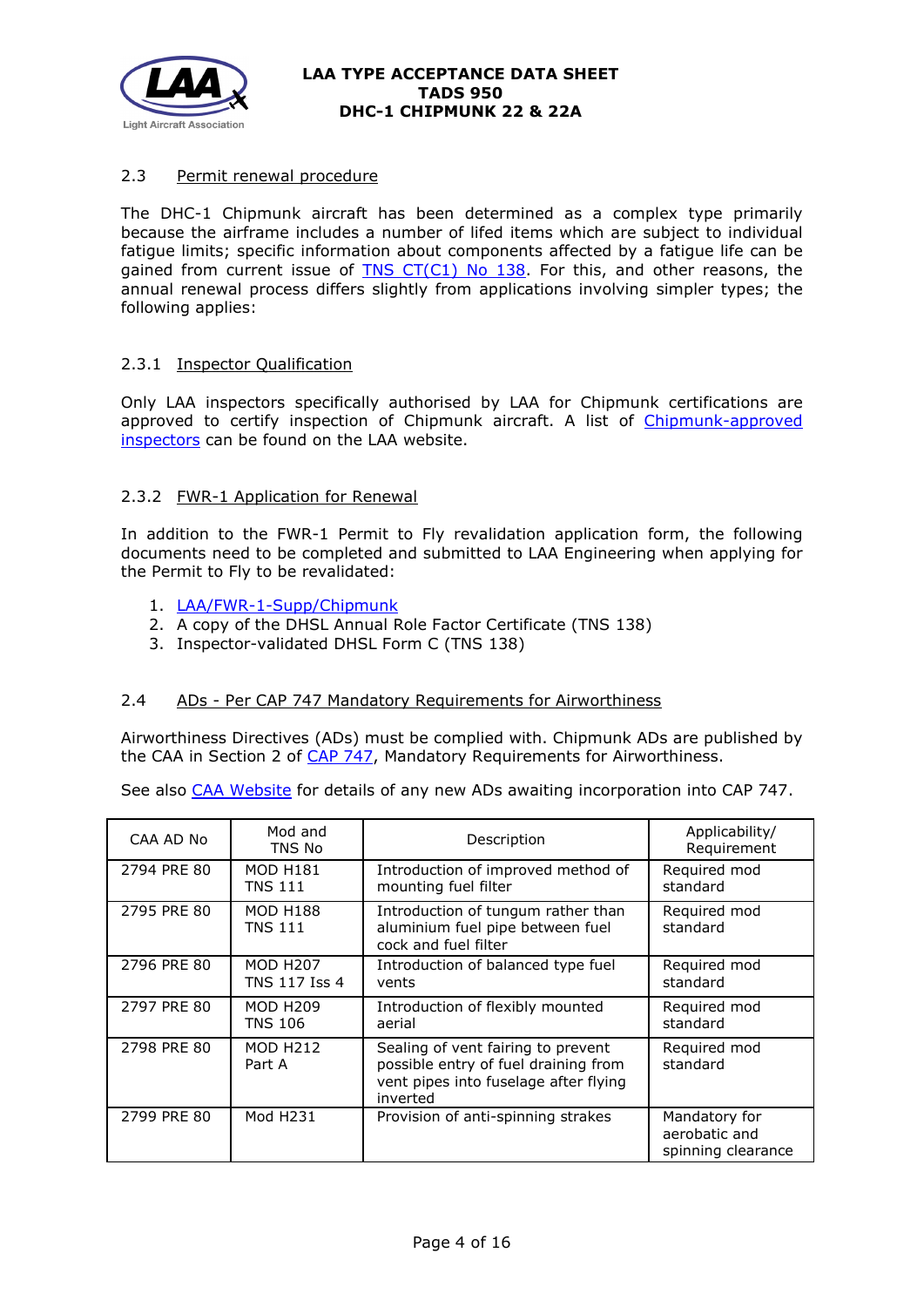

| CAA AD No   | Mod and<br>TNS No                | Description                                                                                                                                                                                                                                        | Applicability/<br>Requirement                                                                                                                                                                         |
|-------------|----------------------------------|----------------------------------------------------------------------------------------------------------------------------------------------------------------------------------------------------------------------------------------------------|-------------------------------------------------------------------------------------------------------------------------------------------------------------------------------------------------------|
| 2800 PRE 80 | <b>MOD H259</b>                  | Alternative fire extinguisher<br>27N/299 and bracket 27N/149 in<br>lieu of fire extinguisher 27N/12 and<br>bracket 27N/13                                                                                                                          | Required mod<br>standard                                                                                                                                                                              |
| 2801 PRE 80 | <b>MOD H323</b><br>TNS 171 Iss 1 | Introduction of 'Aerobatics and<br>Spinning Prohibited' placard                                                                                                                                                                                    | Mandatory if mod<br>H231 anti-spin<br>strakes not fitted                                                                                                                                              |
| 2802 PRE80  | <b>MOD H324</b><br>TNS 171 Iss 1 | Introduction of spin recovery<br>advisory placard                                                                                                                                                                                                  | Mandatory if mod<br>H231 anti-spin<br>strakes are fitted                                                                                                                                              |
| 2803 PRE80  | TNS 131 Iss 1                    | Engine throttle and mixture control<br>rods. Possibility of control<br>disconnection if rods incorrectly<br>assembled, due to ball joints not<br>being 'in safety'.                                                                                | One-off<br>replacement of<br>control rod ball<br>joint sockets under<br>mod H.236 or as<br>specified in TNS<br>131                                                                                    |
| 2804 PRE 80 | TNS 138 Iss 6                    | Mandatory life limitations. Revised /<br>clarified life limits on wing lower<br>spar booms, wing root end inserts,<br>wing attachment links, fuselage<br>lower tie-bars, wing attach bolts<br>and tailplane attachment brackets                    | Recurring appraisal<br>at each annual<br>check.<br>Superseded by AD<br>G-2012-0001                                                                                                                    |
| 2805 PRE 80 | TNS 154 Iss 1                    | Fuselage assembly. Inspection of<br>attachments of centre top turtledeck<br>(between cockpits) for attachment<br>to fuselage. Involves removing bolts<br>to gain access, and checking bolt<br>hole size, edge distance and all<br>rivets in place. | One-off check                                                                                                                                                                                         |
| 2806 PRE 80 | <b>TNS 161 Iss 3</b>             | Wing to fuselage attachment links.<br>Checks to prevent possibility of<br>chafing of the wing spar, tie bar or<br>links due to misalignment or lack of<br>radiusing of edges of links.<br>Dimensional checks & shimming.                           | One-off in-depth<br>inspection                                                                                                                                                                        |
| 2807 PRE 80 | TNS 165 Iss 7                    | Wing assembly - undercarriage<br>attachment casting. Stress<br>corrosion cracking in casting                                                                                                                                                       | Recurring u/c leg<br>removal and X-ray<br>checks of castings<br>in wings, at<br>intervals<br>dependent on<br>extent of any<br>cracking found.<br>N/A if castings<br>introduced by mod<br>H.310 fitted |
| 007-09-85   | TNS 175 Iss 1                    | Fuselage centre section tie-bar                                                                                                                                                                                                                    | Reduced fatigue<br>life on steel type<br>tie-bar if either<br>end has been<br>bushed during<br>manufacture - now<br>dealt with by TNS<br>138                                                          |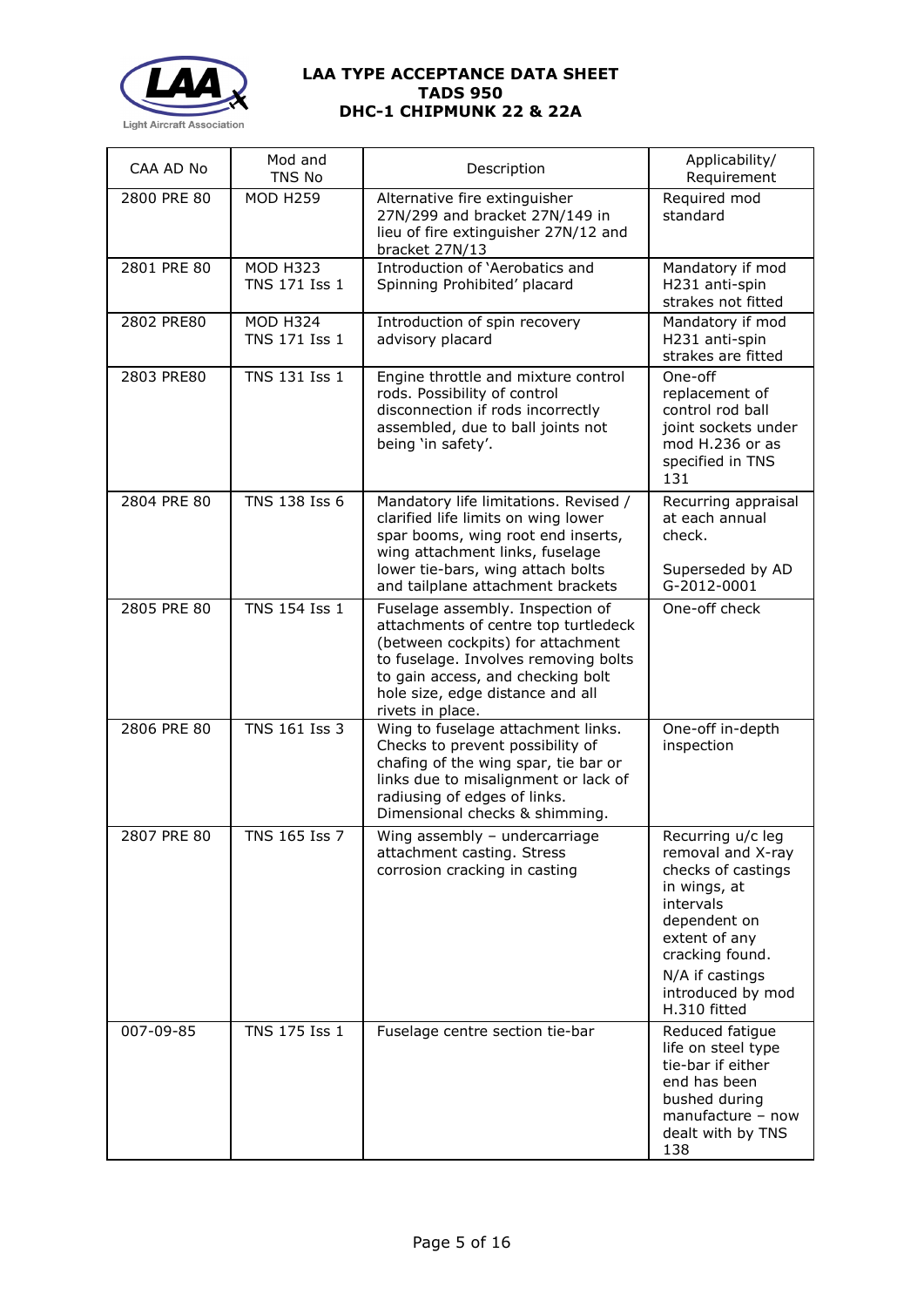

| CAA AD No   | Mod and<br>TNS No    | Description                                                                                                                                                               | Applicability/<br>Requirement                                                                                                                                                                                                                                                                                                        |
|-------------|----------------------|---------------------------------------------------------------------------------------------------------------------------------------------------------------------------|--------------------------------------------------------------------------------------------------------------------------------------------------------------------------------------------------------------------------------------------------------------------------------------------------------------------------------------|
| 009-09-85   | TNS 180 Iss 1        | Engine mounting frame attachment<br>points in front fuselage. Mandatory<br>incorporation of reinforcement mod<br>H.358 and subsequent recurring<br>inspections for cracks | Inspections<br>required at three<br>year intervals                                                                                                                                                                                                                                                                                   |
| 005-05-90   | TNS 183 Iss 4        | Fuselage rear bulkhead. Inspections<br>for cracks.                                                                                                                        | Inspections<br>required annually<br>for original<br>bulkheads and<br>every three years<br>for replaced or<br>repaired bulkheads                                                                                                                                                                                                      |
| 021-08-91   | TNS 186 Iss 2        | Tail unit assembly - corrosion inside<br>support struts                                                                                                                   | Radiographic<br>checks of tailplane<br>support struts<br>required at 7 year<br>intervals                                                                                                                                                                                                                                             |
| 001-06-93   | <b>TNS 189</b>       | Main undercarriage - examination<br>of shock absorber strut plunger<br>strut - bogus part                                                                                 | One-off check                                                                                                                                                                                                                                                                                                                        |
| 003-08-94   | <b>TNS190 Iss 2</b>  | Engine mounting frames -<br>examination of mounting frame<br>joints                                                                                                       | Requires removal<br>of engine and<br>engine mounting<br>frames for<br>inspection at<br>intervals                                                                                                                                                                                                                                     |
| 004-02-95   | TNS 194 Iss 2        | Main undercarriage - examination<br>of piston tube                                                                                                                        | One-off check                                                                                                                                                                                                                                                                                                                        |
| 006-03-97   | TNS 200 Iss 1        | Reclassification of existing Mods to<br>mandatory status                                                                                                                  | One-off check                                                                                                                                                                                                                                                                                                                        |
| 007-03-97   | TNS 201 Iss 1        | Introduction of isolation switch to<br>aircraft fitted with electric start                                                                                                | One-off check                                                                                                                                                                                                                                                                                                                        |
| 014-11-97   | <b>TNS 176 Iss 2</b> | Airframe - tailplane attachment<br>brackets.                                                                                                                              | Life of 9984 fatigue<br>hours imposed on<br>tailplane<br>attachment<br>brackets. Original<br>type brackets of<br>unknown history to<br>be replaced by<br>mod H.357 type.<br>Original brackets<br>of known history<br>and pre-mod<br>H.357 type only<br>permitted to<br>continue in use<br>subject to 6-<br>monthly dye-pen<br>checks |
| G-2009-0001 | TNS 208 Iss 1        | Flap operating system - latch plate<br>- bogus parts                                                                                                                      | One-off check                                                                                                                                                                                                                                                                                                                        |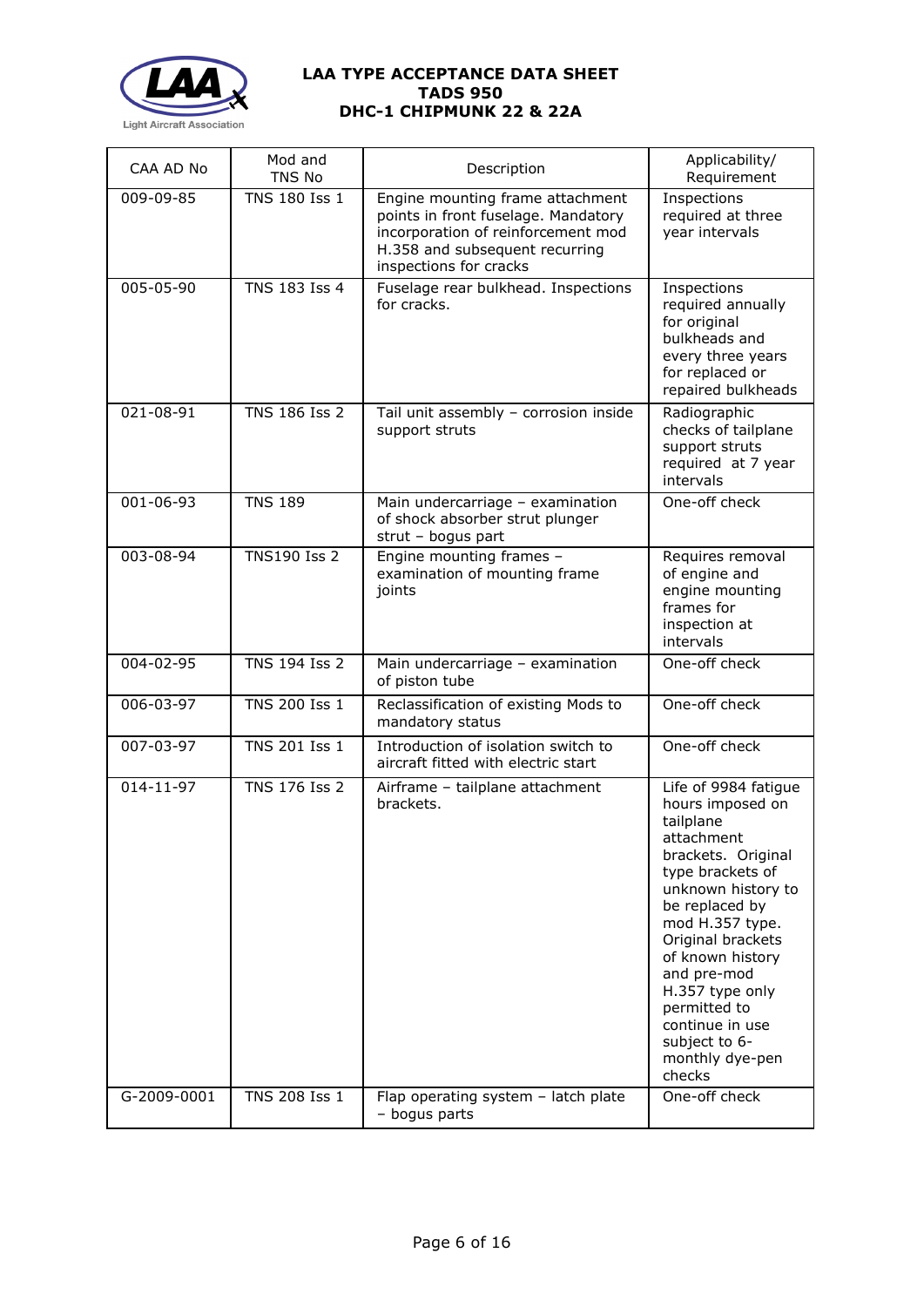

| CAA AD No   | Mod and<br>TNS No | Description                                                                                                                                                                                                                                          | Applicability/<br>Requirement                                                                                                                                                                                |
|-------------|-------------------|------------------------------------------------------------------------------------------------------------------------------------------------------------------------------------------------------------------------------------------------------|--------------------------------------------------------------------------------------------------------------------------------------------------------------------------------------------------------------|
| G-2012-0001 | TNS 138 Iss 6     | Wings – recording and consumption<br>of fatique lives. Revised/clarified life<br>limits on wing lower spar booms,<br>wing root inserts, wing attachment<br>links, fuselage lower tie-bars, wing<br>attach bolts and tailplane<br>attachment brackets | Recurring appraisal<br>at each annual<br>check<br>Supersedes AD<br>2804 Pre 80                                                                                                                               |
| G-2013-0002 | TNS 209 Iss 1     | Tailplane attachment fittings –<br>cracking and misassembly                                                                                                                                                                                          | One-off check to<br>identify correct<br>configuration of<br>fittings and<br>packing pieces,<br>freedom from<br>cracking. If fittings<br>are aluminium<br>type, check for<br>cracks at six<br>month intervals |

# 2.4 Mandatory Permit Directives (CAP 661)

| MPD 1995-01 | Compliance with ADs   Continued compliance with all ADs and<br>other mandatory requirements applicable<br>when aircraft was on C of A. |
|-------------|----------------------------------------------------------------------------------------------------------------------------------------|
|             |                                                                                                                                        |

MPD 1995-001 is issued to make ADs mandatory for aircraft formerly eligible for a C of A but now issued with a Permit to Fly. There are currently no other MPDs published which apply specifically to the Chipmunk aircraft, however, there are two MPDs which apply to equipment which may be installed on Chipmunk aircraft. These are MPD 1998-019 Flexible Fuel Tubing, and MPD 2001-012, 'Sutton Harnesses – Integrity and Lifing'. These can be found in CAA [CAP 661.](https://publicapps.caa.co.uk/docs/33/CAP661.PDF)

Also check the LAA website for MPDs that are non-type specific [\(TL2.22\)](http://www.lightaircraftassociation.co.uk/engineering/TechnicalLeaflets/Operating%20An%20Aircraft/TL%202.22%20non-type%20specific%20MPDs.pdf).

#### 2.5 Generic Requirements (GR) CAP 747 and Civil Aircraft Airworthiness Information and Procedures (CAAIP) CAP 562

## Airframe

| Item                                             | Description                                | Requirement                                   |
|--------------------------------------------------|--------------------------------------------|-----------------------------------------------|
| <b>CAP 747</b><br>GR No 8                        | Fabric covering                            | See GR for guidance (previously AWN 20)       |
| <b>CAP 562</b><br>Leaflet B-190                  | CO contamination                           | See Leaflet for guidance (previously AWN 40)  |
| <b>CAP 562</b><br>Leaflet 51-50<br>Leaflet 51-60 | Metal structures &<br>corrosion/protection | See Leaflets for guidance (previously AWN 73) |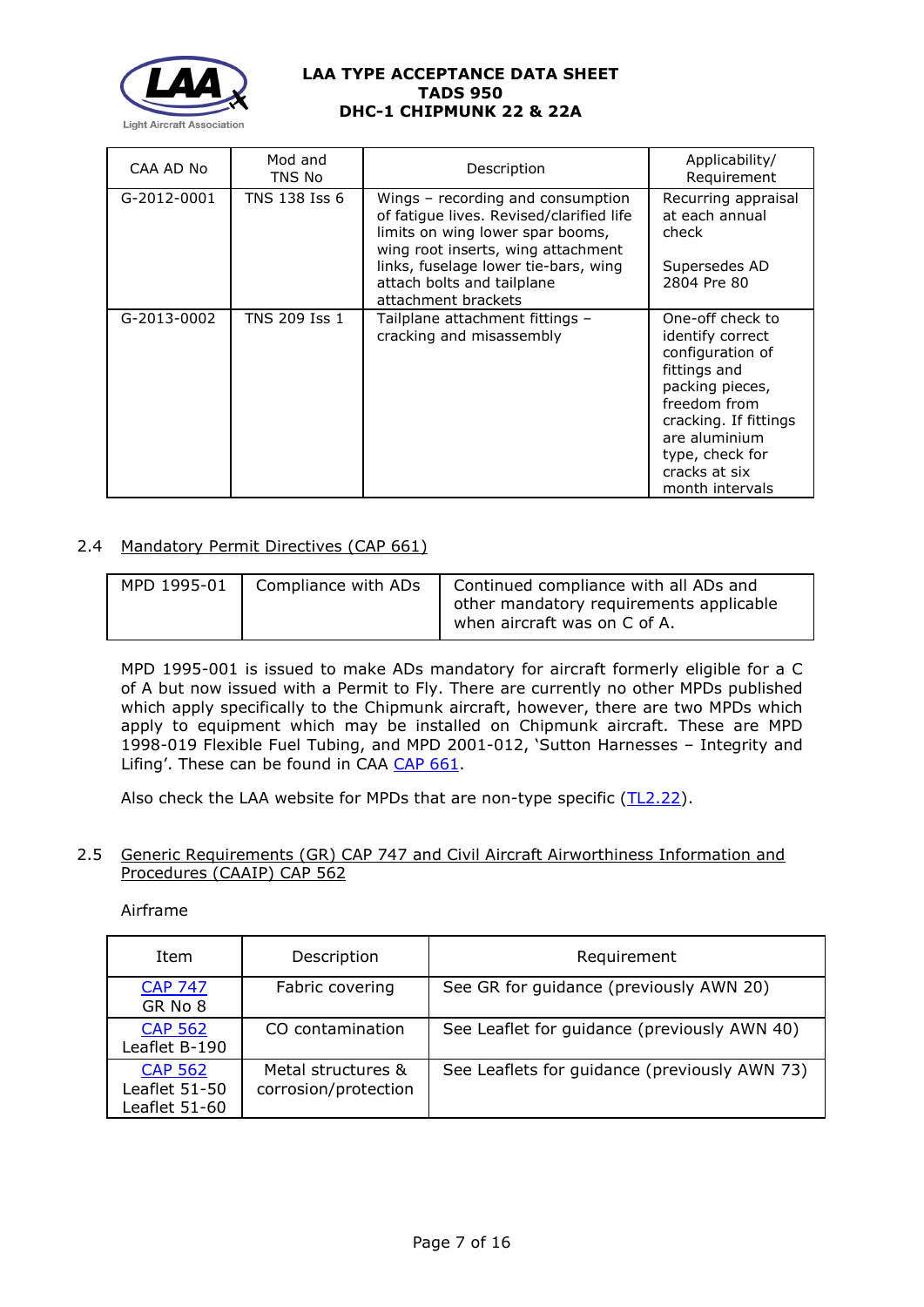

#### Propeller

| Item                     | Description                | Requirement                                                                                                                              |
|--------------------------|----------------------------|------------------------------------------------------------------------------------------------------------------------------------------|
| CAP 562<br>Leaflet 61-10 | Eligible propeller<br>type | If engine/propeller combination is not on<br>Exemplar AAN, check Leaflet for listing or<br>record individual approval (previously AWN 4) |

## 2.6 Flight Manual

A copy of the appropriate Aeroplane Flight Manual must be available to the owner. This is DH 2.2 for the standard Chipmunk 22 and DH 2.3 for the Lycoming-powered variant. Where information contained with the Flight Manual conflicts with that on the Operating Limitations document, then the Operating Limitations take precedence.

#### 2.7 Maintenance Manual

A copy of the appropriate Maintenance Manual must be available to the owner. This is the DHC-1 Chipmunk Maintenance and Repair Manual, reference CMR 1.

For engine, propeller and equipment refer to manufacturers' maintenance instructions.

#### 2.8 Additional Placards

The Permit to Fly Operating Limitations document requires placards or instrument markings to be installed in accordance with the information shown thereon. The ANO also requires that an Occupant Warning placard be installed in full view of all occupants, so for all two-seat Chipmunks, two occupant warning placards will be required. Suitable placards are available from LAA HQ. The wording for the occupant warning placard is as follows:

"Occupant Warning - This Aircraft has not been Certificated to an International Requirement"

In addition, placards must be fitted restricting the aircraft to flight by day and under VFR only.

A fireproof identification plate must be fitted to the fuselage, engraved or stamped with the aircraft's registration letters.

### **Section 3 – Advice to owners, operators and inspectors**

#### 3.1 General

The Chipmunk is a relatively maintenance-intensive aircraft compared to most others on the LAA fleet, by virtue of its age and the number of mandatory special inspection items associated with it.

The annual check needed at transfer to an LAA Permit to Fly and at each subsequent permit renewal is essentially the same as would be required under the LAMS scheme, including any special recurring inspections for the type as specified on the Airworthiness Directives and TNSs, such as the checking the elevator trim tab control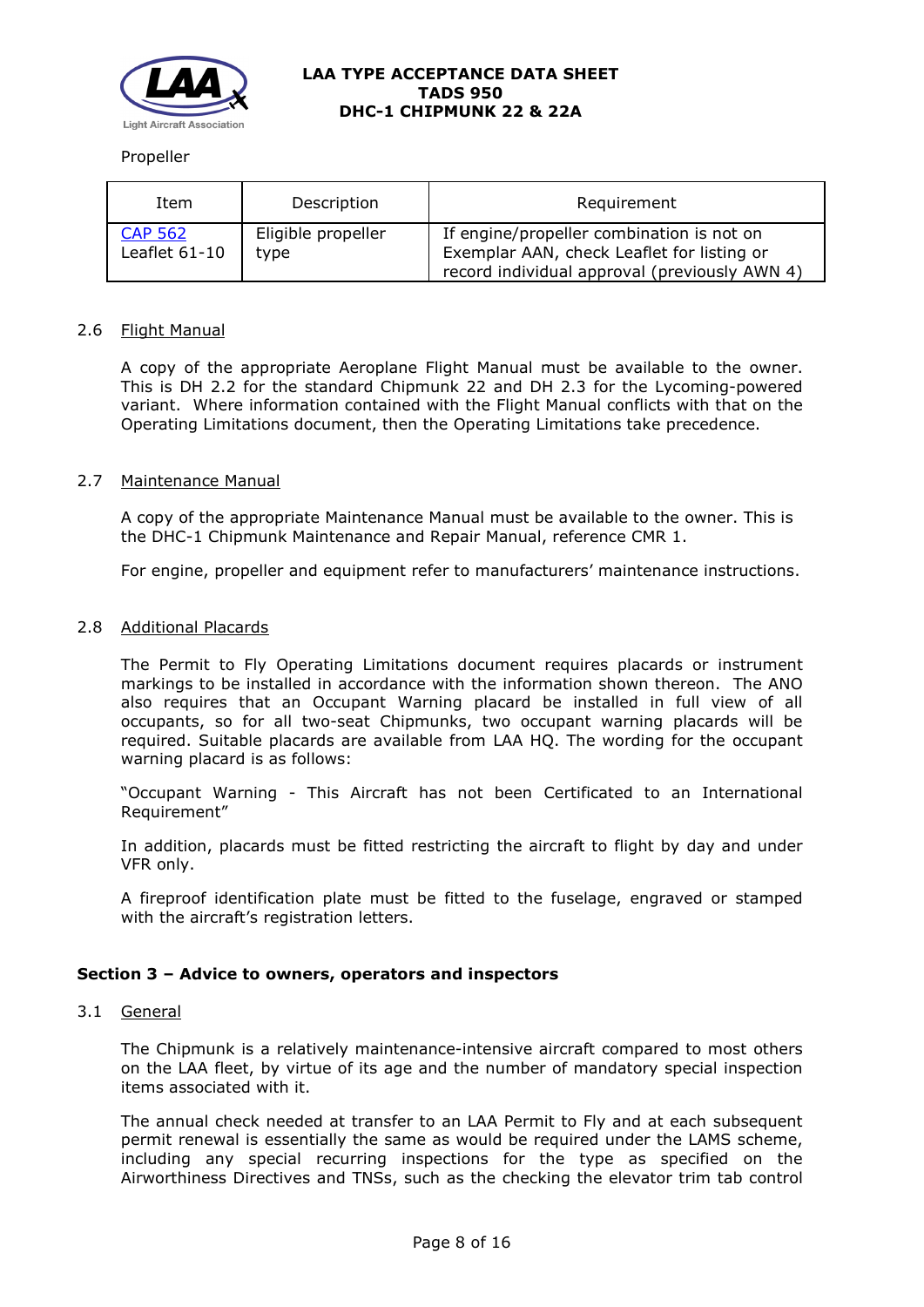

cables for fraying as called for by TNS 150 and X-Ray checking of undercarriage castings according to TNS 165.

Any spare parts fitted must be in accordance with the parts manual and fit for purpose. While there is no requirement for a 'form one' to accompany a spare part for a Permit aircraft, the inspector must be satisfied that it is the correct part and in good order, i.e. within manufacturer's limits and not worn out, time expired or bogus.

Unlike many other vintage aircraft types operating on Permits to Fly, the Chipmunk is a fully documented type and De Havilland Support can provide full drawing back-up, manuals, etc. On the plus side, this means that everything about the design is fully defined down to the last split pin and washer, and maintaining the aircraft to this standard should guarantee that the aircraft continues to perform exactly as it should. On the down side, for those with a yen to 'do their own thing' with their own custom tweaks and improvements, with a fully defined type like a Chipmunk any changes to the design standard, however small, have to be requested as modifications and only embodied if approved by LAA HQ. This is a different situation from most other LAA types where the design drawings are no longer available, or only in a very basic form. With those ill-defined types, owners and their LAA inspectors are left partly to their own devices to keep their machines airworthy by following 'standard aviation practice' rather than conforming to drawings and manuals.

As an example of the LAA mod requirements, in some cases LAA could accept imperial AN equivalent hardware being substituted for the original AGS parts, but this would require a modification being applied for from LAA Engineering and the alternative parts only fitted if the modification has been approved for use on this individual aircraft by LAA HQ. The same would go for the use of a different type of wing fabric, different locations of access panels or drain holes – these latter being fully specified on the drawings. Just because one Chipmunk might be seen with a particular 'mod' in place doesn't mean that others can automatically assume this is an approved alternative and follow suit. For full details of the LAA procedures for mods and repairs, mod application forms etc, refer to ['mods and repairs'](http://www.lightaircraftassociation.co.uk/engineering/NewMods/Mod_table.html) section of the LAA website - or call LAA HQ.

Due to the additional complexities associated with the Chipmunk, Chipmunk aircraft maintenance (including transfers) may be dealt with only by inspectors with a specific approval to inspect this type. To that end the LAA's Chief Inspector has compiled a list of those who are either licensed on type or who have a long history of experience with the type and are acceptable to the LAA to deal with the Chipmunk.

### 3.2 Standard Options

The standard engine is a DH Gipsy Major 10 Mk 2 with Fairey Reed A66753/X1 propeller. Alternative propellers are as listed in [CAP 562](http://publicapps.caa.co.uk/modalapplication.aspx?catid=1&pagetype=65&appid=11&mode=detail&id=92) Leaflet 61-10

Alternatively, the engine may be replaced with a Lycoming O-360-A4A, O-360–A1A or O-360-A4M, with propeller type Sensenich 76EM8S5-0-60 or as listed in [CAP 562](http://publicapps.caa.co.uk/modalapplication.aspx?catid=1&pagetype=65&appid=11&mode=detail&id=92) Leaflet 61-10. When fitted with the Lycoming engine, alternative operating limitations and a different flight manual applies.

# 3.3 Manufacturer's Information (including Service Bulletins, Service Letters, etc)

Manufacturer's information takes the form of DH Technical News Sheets, (TNSs, originally published by de Havilland, subsequently by BAe and latterly by DHSL). In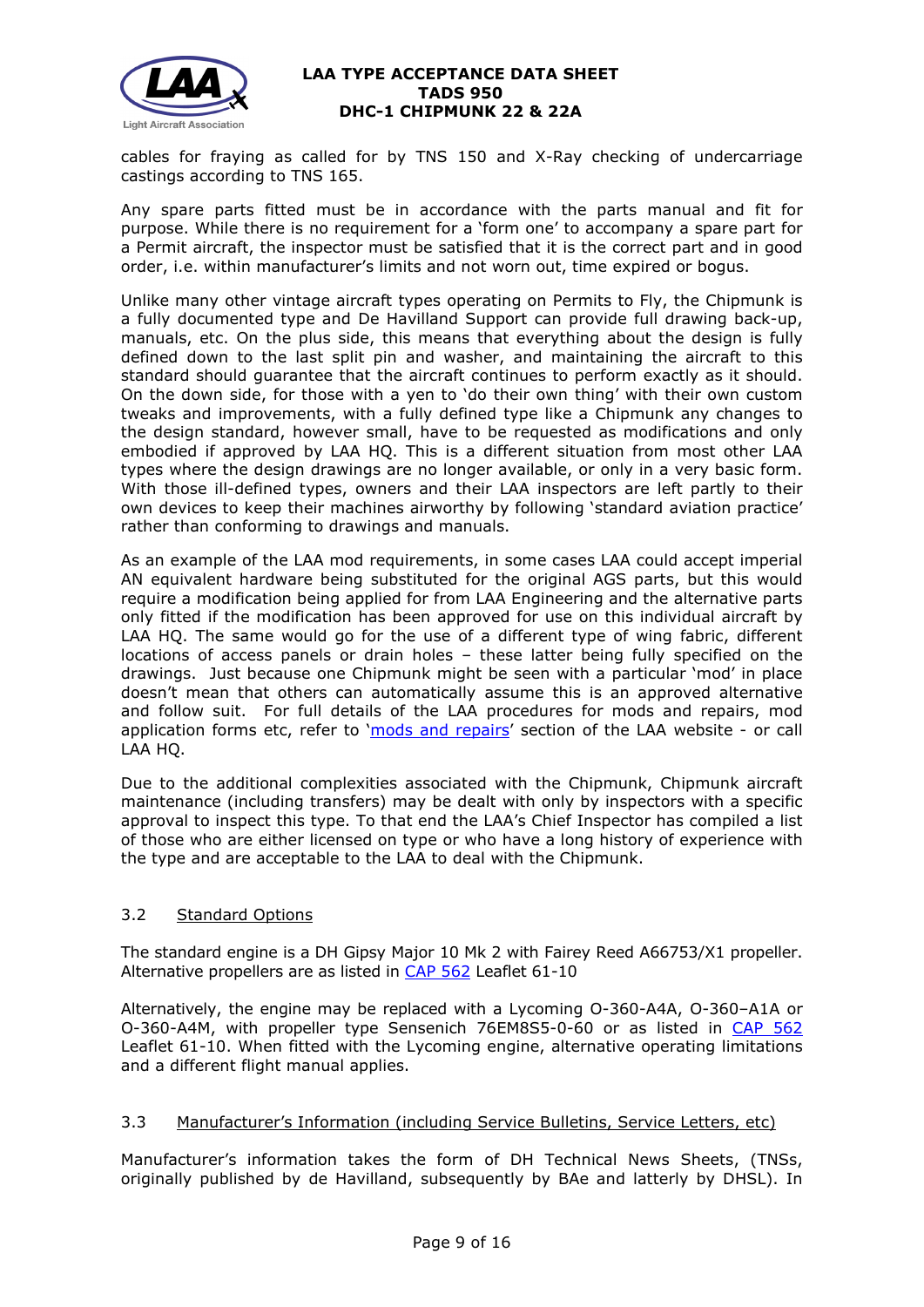

the absence of any over-riding LAA classification, inspections and modifications published in the TNSs should be satisfied according to the recommendations therein. It is the owner's responsibility to be aware of and supply such information to their Inspector.

The indicated compliance level shown below is as recommended by DHSL.

The LAA considers it mandatory that owners and maintainers have access to, and review Chipmunk TNSs. Regarding compliance, TNSs not mandated by ADs are advisory in strictly legal terms; however, owners, who are ultimately responsible for deciding whether to implement a TNS, should note that their duty of care might well be tested if they elected to ignore such advice and this were to result in an accident or injury.

TNSs are listed below as a quick reference guide/checklist but the ultimate source is the information provided by DHSL via the DHSL Continued Airworthiness Service.

DHSL Technical News Sheets - TNS CT(C1) Series – TNS Not Mandated by AD Action:

| <b>TNS CT</b><br>$(C1)$ No. | Issue          | Description                                                                                                                                                                                                                                       | Applicability/<br>Requirement                                                                         |
|-----------------------------|----------------|---------------------------------------------------------------------------------------------------------------------------------------------------------------------------------------------------------------------------------------------------|-------------------------------------------------------------------------------------------------------|
| 1                           | 25             | Index of TNS                                                                                                                                                                                                                                      | Information only                                                                                      |
| $\overline{2}$              | 5              | Future arrangements for type support                                                                                                                                                                                                              | Information only                                                                                      |
| 3                           | $\mathbf{1}$   | Propeller hub - shrinkage washers. In order to<br>ensure at least 1.5 threads protruding, number of<br>shrinkage washers on prop bolts may need to be<br>reduced from three to two, when a metal<br>propeller and metal packing pieces are fitted | Information only                                                                                      |
| 71                          | $\overline{2}$ | Propeller spinner assembly. Tendency for original<br>type spinners to crack. This TNS allows for aircraft<br>to be flown with spinner nose cap removed (but<br>not backplate) or fitment of later type cast<br>spinner nose cap p/n A.66912       | Information only                                                                                      |
| 72                          | 2              | Night flying equipment. Modifications to fit lighting<br>and substitute luminous fuel gauge for night flying<br>clearance                                                                                                                         | Information only.<br>Night flying n/a to<br>LAA aircraft at this<br>time unless aircraft<br>approved. |
| 80                          | $\overline{2}$ | Windscreen and sliding canopy. Details of<br>problems with chafing of canopy top structure,<br>redundant holes in canopy frame and repair<br>schemes/mods to deal with both problems                                                              | One-off inspection/<br>rectification                                                                  |
| 94                          | $\overline{3}$ | Engine control rods - fouling. Details of problems<br>with fouling of control rods on fairlead on front<br>seat diaphragm, inspection and rectification. See<br>also TNS 116.                                                                     | One-off inspection/<br>rectification                                                                  |
| 103                         | $\overline{4}$ | List of Chipmunk modifications                                                                                                                                                                                                                    | Information only                                                                                      |
| 110                         | $\overline{2}$ | Fouling between oil tank and fireproof bulkhead.<br>Inspection and rectification                                                                                                                                                                  | One-off inspection/<br>rectification                                                                  |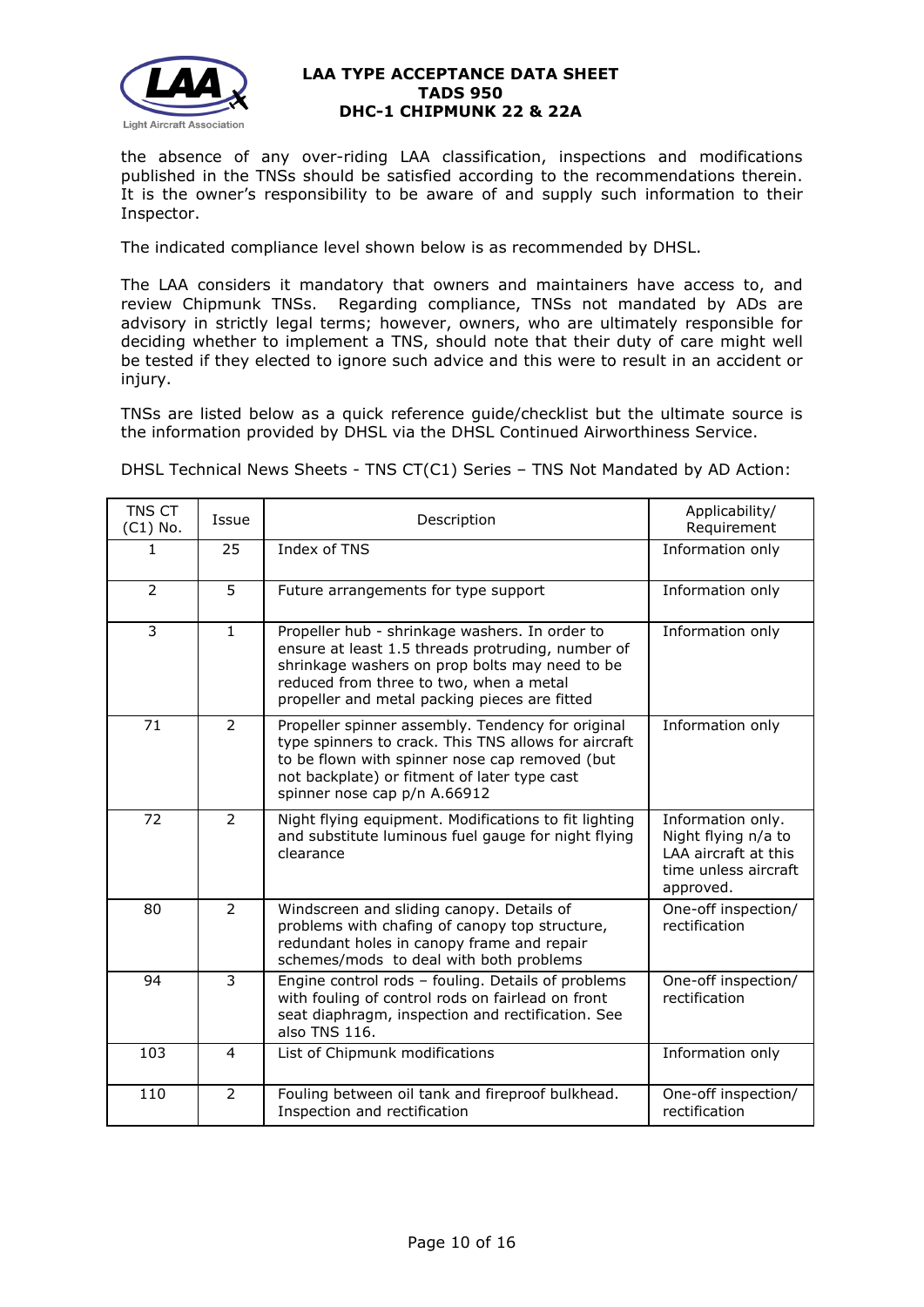

| TNS CT<br>$(C1)$ No. | Issue          | Description                                                                                                                                                                                                                                                                                                          | Applicability/<br>Requirement                                                                                                                                                                                       |
|----------------------|----------------|----------------------------------------------------------------------------------------------------------------------------------------------------------------------------------------------------------------------------------------------------------------------------------------------------------------------|---------------------------------------------------------------------------------------------------------------------------------------------------------------------------------------------------------------------|
| 116                  | $\overline{2}$ | Engine control rods - alignment, fouling and<br>fracture at the rod end. Details of problems with<br>fouling of control rods on fairlead on front seat<br>diaphragm, and at firewall, leading to wear, and<br>of fracture of the rod possibly due to incorrect<br>rigging of controls. Inspection and rectification. | One-off inspection/<br>rectification                                                                                                                                                                                |
| 121                  | $\overline{4}$ | Fuselage assembly - battery box installation.<br>Corrosion and cracking. Inspection and<br>rectification, preventative measures.                                                                                                                                                                                     | Recommended<br>recurring<br>inspections at 10,<br>50 and 100 hour<br>intervals re battery<br>vent and drain,<br>acid level in<br>battery and<br>washing, rinsing<br>re-protecting of<br>battery bay<br>respectively |
| 122                  | 5              | Inspection of elevator hinge ribs and brackets,<br>elevator nose skin near outer hinge and hinge<br>bolts                                                                                                                                                                                                            | Recurring<br>inspections at 3<br>year intervals                                                                                                                                                                     |
| 123                  | $\overline{2}$ | Re-classification of mod H.217 (adding bonding<br>sockets for use when re-fuelling) as optional                                                                                                                                                                                                                      | Information only                                                                                                                                                                                                    |
| 132                  | 3              | Leakage of brake fluid onto radio and voltage<br>regulator. Occurs due to spillage while re-filling,<br>if seal in fuselage skin not effective.                                                                                                                                                                      | Not applicable if<br>brake reservoir<br>mounted on front<br>face of firewall                                                                                                                                        |
| 139                  | $\overline{2}$ | Elevator controls, connecting rods. Possible<br>incorrect positioning of inspection/alignment hole<br>at the adjustable end of the pushrod                                                                                                                                                                           | One-off inspection/<br>rectification                                                                                                                                                                                |
| 141                  | $\overline{2}$ | Elevator layshaft bracket. Inspection for cracking<br>of stop bracket and modification of bracket to<br>prevent cracking, by fitting longer stop blocks as<br>shown in TNS 141.                                                                                                                                      | One-off inspection<br>and modification                                                                                                                                                                              |
| 142                  |                | Chipmunk spin characteristics                                                                                                                                                                                                                                                                                        | Information only<br>See also CAP 562,<br>Leaflet B-250                                                                                                                                                              |
| 145                  | $\overline{2}$ | Wheel brake controls. Possibility of fracture in<br>eye-end of turnbuckle at front cockpit brake lever<br>if damaged during maintenance. Recommended<br>inspection of eye end for damage. Not applicable<br>if alternative eye end introduced by mod H.264<br>incorporated.                                          | One-off check                                                                                                                                                                                                       |
| 150                  | $\mathbf{1}$   | Fraying of elevator trim tab cables. Requires<br>removing rear seat for access.                                                                                                                                                                                                                                      | Recurring checks<br>for fraying at 150<br>flying hour<br>intervals                                                                                                                                                  |
| 151                  | $\mathbf{1}$   | Front rudder bar. Potential for four bolts to be<br>missing from assembly due to confusion at<br>assembly process.                                                                                                                                                                                                   | One-off check                                                                                                                                                                                                       |
| 152                  | $\mathbf{1}$   | Tailwheel yoke attachment bolt. NDT inspection<br>for fatigue cracking at base of thread using NDT.<br>Failure of bolt can lead to restricted elevator<br>travel.                                                                                                                                                    | Recommended<br>recurring NDT<br>checks or<br>replacement at<br>300 hour intervals                                                                                                                                   |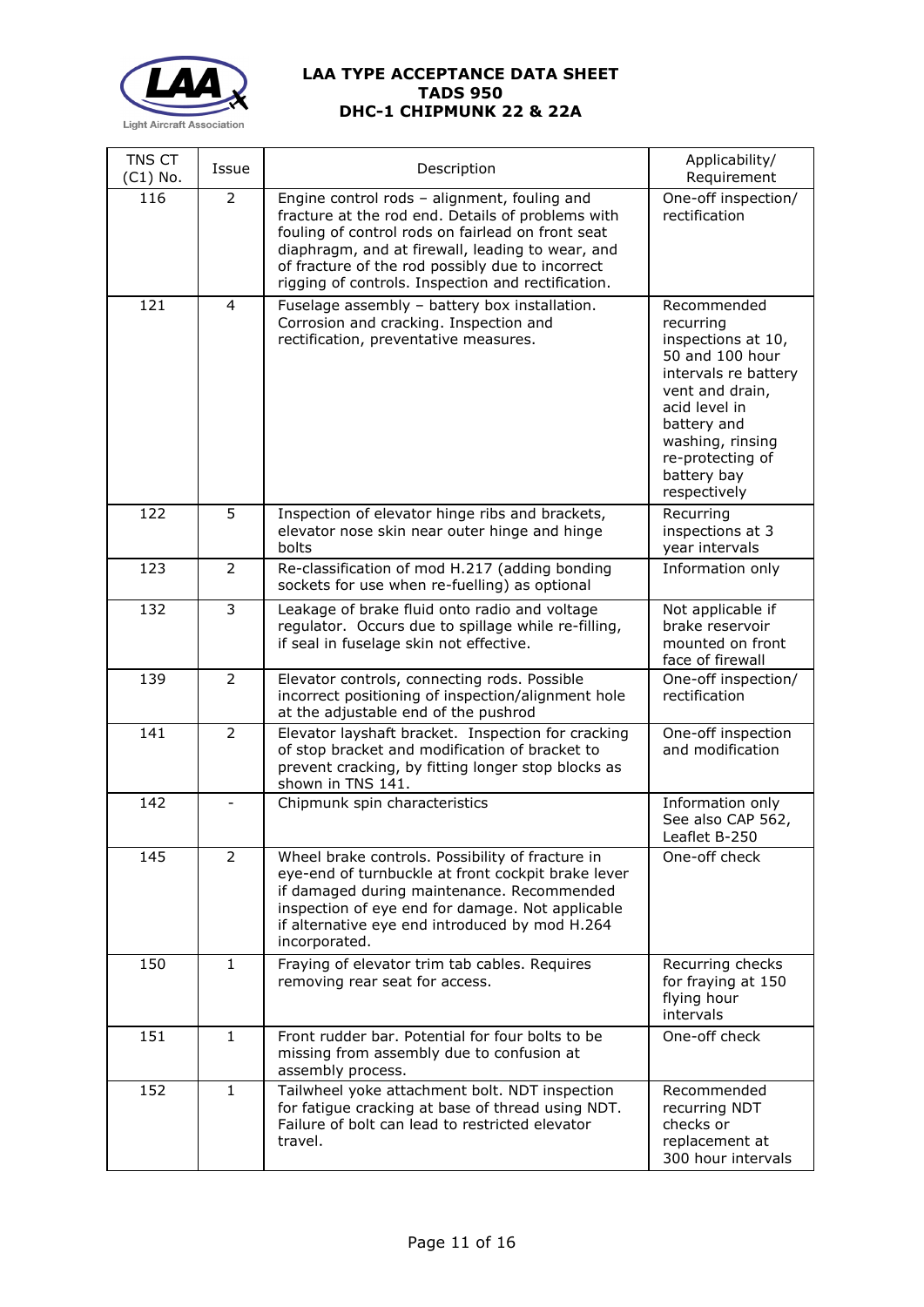

| TNS CT<br>$(C1)$ No. | Issue          | Description                                                                                                                                                                                                                                                                                       | Applicability/<br>Requirement                                                                                                                                                                                                                       |
|----------------------|----------------|---------------------------------------------------------------------------------------------------------------------------------------------------------------------------------------------------------------------------------------------------------------------------------------------------|-----------------------------------------------------------------------------------------------------------------------------------------------------------------------------------------------------------------------------------------------------|
| 156                  | 5              | Fin structure. Inspections for cracking in rear spar<br>in area adjacent to lower hinge brackets, area<br>adjacent to upper hinge brackets and corrosion of<br>fin structure                                                                                                                      | Recurring<br>inspections for<br>cracks<br>recommended at 6<br>year or 300 hrs<br>intervals,<br>whichever sooner.<br>Fin corrosion<br>checks<br>recommended at<br>routine inspections                                                                |
| 157                  | 3              | Tailplane structure. Inspections for cracking and<br>in some cases buckling and repair of redundant<br>holes in: front spar web, centre ribs, tailwheel<br>shock absorber strut attachment, centre bottom<br>skin, outer elevator hinge bracket rib support<br>angle, rear spar, front spar joint | Recommended<br>inspections at<br>various intervals.<br>Repair schemes<br>and replacement<br>parts described                                                                                                                                         |
| 158                  | 3              | Fuselage structure. Inspections for loose rivets at<br>firewall, cracking in bottom of number 1 former,<br>engine cowling attachment at firewall, former 13<br>and top of number 1 former.                                                                                                        | Recurring<br>inspections<br>Firewall rivets:<br>annually;<br>Bottom of number<br>1 former: 300 hrs;<br>Cracking of former<br>13: 600 hrs;<br>Engine cowling and<br>top of former<br>number 1,<br>frequency not<br>specified but<br>suggest annually |
| 159                  | $\mathbf{1}$   | Control box rear cross member. Inspection for<br>bowing and cracking                                                                                                                                                                                                                              | Recurring<br>inspections at 600<br>hour intervals                                                                                                                                                                                                   |
| 160                  | $\overline{2}$ | Wing fatigue. Largely superseded by TNS 138, but<br>details eddy current crack test applicable to wings<br>fitted with aluminium type spar inserts rather<br>than steel ones, and possibility of bushing<br>aluminium inserts if not cracked                                                      | One-off eddy<br>current test (for<br>aluminium inserts<br>only) as an interim<br>life extension                                                                                                                                                     |
| 162                  | $\overline{2}$ | Structural inspection of fabric covered<br>components. This TNS specifies inspection panel<br>positions required to allow proper inspection of<br>internal condition of fabric covered control<br>surfaces and wings                                                                              | One-off<br>requirement to fit<br>inspection<br>rings/panels in<br>accordance with<br>instructions in this<br>TNS or, for aircraft<br>covered with<br>Ceconite or Poly-<br>fiber, the<br>equivalent<br>requirements of<br>mod H.388                  |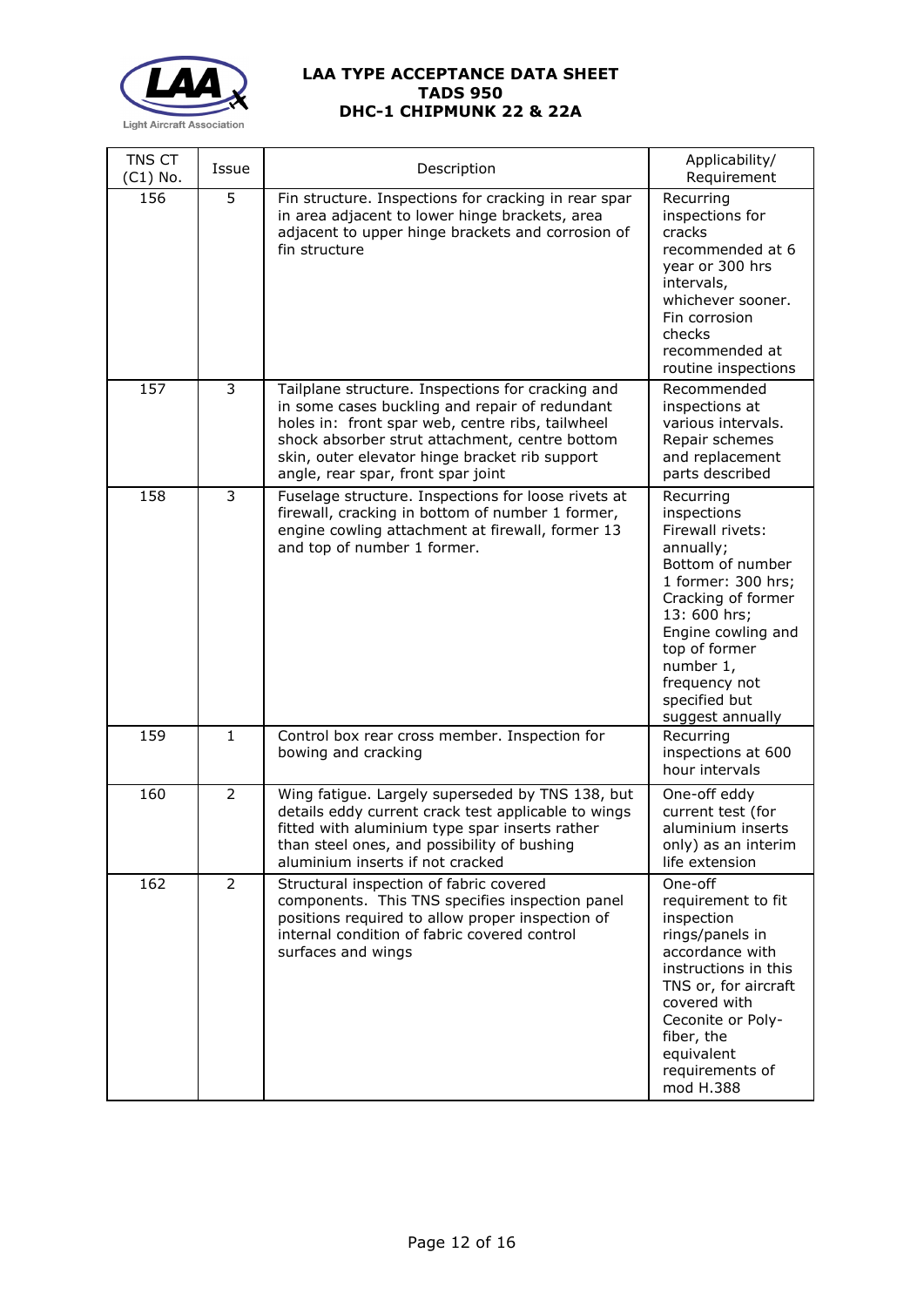

| TNS CT<br>$(C1)$ No. | Issue          | Description                                                                                                                                                                                                                                                                                                               | Applicability/<br>Requirement                                                                                                                                                                                                                                                                      |
|----------------------|----------------|---------------------------------------------------------------------------------------------------------------------------------------------------------------------------------------------------------------------------------------------------------------------------------------------------------------------------|----------------------------------------------------------------------------------------------------------------------------------------------------------------------------------------------------------------------------------------------------------------------------------------------------|
| 164                  | $\mathbf{1}$   | Protection of starter circuit of aircraft fitted with<br>electric start. This involves the introduction of a<br>starter warning light to comply with former<br>Airworthiness Notice 33                                                                                                                                    | One-off<br>requirement to<br>install starter<br>warning light to<br>comply with AWN<br>33                                                                                                                                                                                                          |
| 166                  | 5              | Flying controls - wing flaps. Cracking in area of<br>flap root end and hinge attachments due to<br>stepping on flap root end, compounded by<br>corrosion caused by absence of water drain holes<br>and inspection access                                                                                                  | Recurring<br>inspections at 300<br>hour or 6 year<br>intervals,<br>whichever comes<br>first                                                                                                                                                                                                        |
| 167                  | 3              | Wing assembly. Sundry problem areas and highly<br>loaded areas deserving of extra vigilance during<br>inspections<br>Recommendations for special attention to flap and<br>aileron centre hinge support ribs, undercarriage<br>mounting area and main spar root end fittings                                               | Recommendations<br>regarding possible<br>buckling damage<br>to upper surface of<br>wing nose skin<br>between ribs 5 and<br>6, and inspections<br>for possible cracks<br>in wing main spar<br>lower flange at<br>root end. Dressing<br>out nicks in spar<br>flange caused<br>during<br>maintenance. |
| 168                  | $\overline{2}$ | Engine mounting. Cracks in engine mount frame<br>and in rear adjusting sleeve. Integrity of engine to<br>engine mount attaching bolts and engine mount<br>to fuselage attaching bolts, and importance of<br>correct torque tightening of forward engine<br>mounting bolts                                                 | Recommendations<br>for crack checks<br>and replacement<br>bolts on an<br>opportunity basis<br>at engine change.<br>Recommendation<br>to check sleeves<br>visually on<br>recurring basis at<br>300 hour intervals                                                                                   |
| 170                  | $\overline{2}$ | Flap layshaft and operating cam - examination for<br>cracking. Check for cracking or fracture of braze<br>joining the arm and the associated tube which<br>together form the operating rod p/n C1.CF.256A,<br>and also for cracking or fracture of the flap<br>operating cam in vicinity of cable attachment pin<br>hole. | One-off check<br>recommended plus<br>300 hour repeat<br>inspection                                                                                                                                                                                                                                 |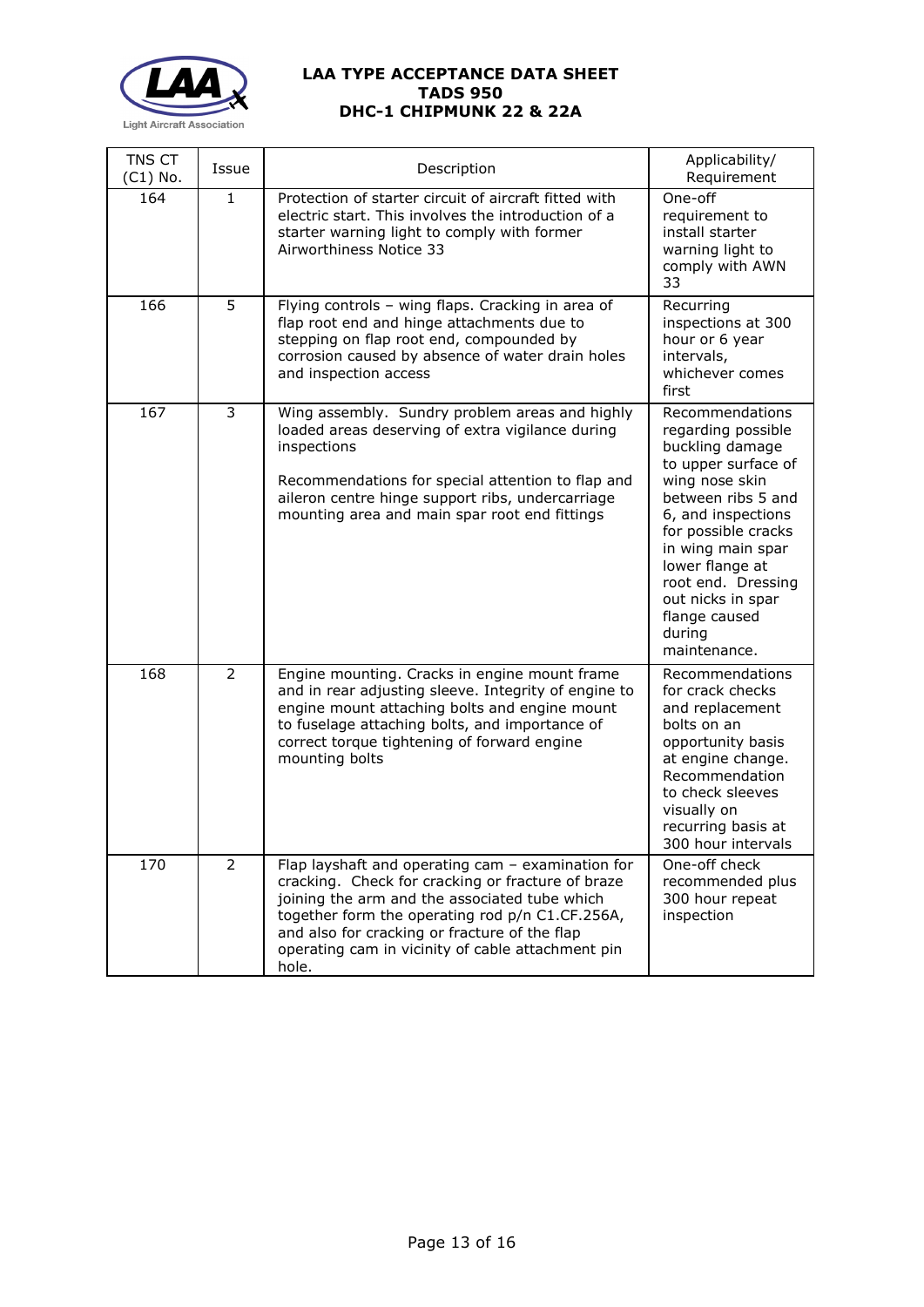

| TNS CT<br>$(C1)$ No. | Issue        | Description                                                                                                                                                                                                                                                                                                                                                                             | Applicability/<br>Requirement                                                                                                                                                                                                                                                                                                                                                                                                    |
|----------------------|--------------|-----------------------------------------------------------------------------------------------------------------------------------------------------------------------------------------------------------------------------------------------------------------------------------------------------------------------------------------------------------------------------------------|----------------------------------------------------------------------------------------------------------------------------------------------------------------------------------------------------------------------------------------------------------------------------------------------------------------------------------------------------------------------------------------------------------------------------------|
| 172                  | 3            | Brake unit - inspection of callipers for cracks                                                                                                                                                                                                                                                                                                                                         | Recommended<br>recurring eddy<br>current or dye-pen<br>checks of brake<br>callipers every 2<br>years or 300 flying<br>hours, whichever<br>sooner. Checks<br>considered<br>essential by BAe,<br>though not<br>mandated by AD<br>action.<br>Some aircraft may<br>have Cleveland<br>conversion, in<br>which case not<br>applicable [but<br>check FAA ADs for<br>any applicable to<br>Cleveland]                                     |
| 173                  | $\mathbf{1}$ | Generator to suppressor cable connections. Advice<br>about possibility of chafing of generator wiring<br>possibly leading to cockpit fire.                                                                                                                                                                                                                                              | One-off check for<br>clearances and<br>signs of chafing                                                                                                                                                                                                                                                                                                                                                                          |
| 174                  | $\mathbf{1}$ | Main undercarriage installation. Advice on removal<br>/ re-installation of undercarriage legs and<br>possibility of corrosion in the outer tube of the<br>upper leg rendering this difficult.<br>Advice on alternative types of mainwheel tyres.<br>Some aircraft may have Cleveland conversion, in<br>which case not applicable [but check FAA ADs for<br>any applicable to Cleveland] | One-off check on<br>type of wheel,<br>recurring<br>inspections for<br>loose brake drive<br>blocks if original<br>type wheels fitted.<br>Advice on<br>possibility of brake<br>drive blocks in<br>original AH.9389<br>type wheels<br>working loose, and<br>modification to<br>original type wheel<br>or modified 51981<br>type wheels (DH<br>mod H.260 or<br>Dunlop mod 4179)<br>which were<br>introduced to avoid<br>this problem |
| 177                  | 2            | Aileron centre hinge - inspection for corrosion and<br>damage in thin sheet metal structure, emanating<br>from the closed box section                                                                                                                                                                                                                                                   | Inspection<br>recommended<br>whenever fabric<br>removed from<br>ailerons                                                                                                                                                                                                                                                                                                                                                         |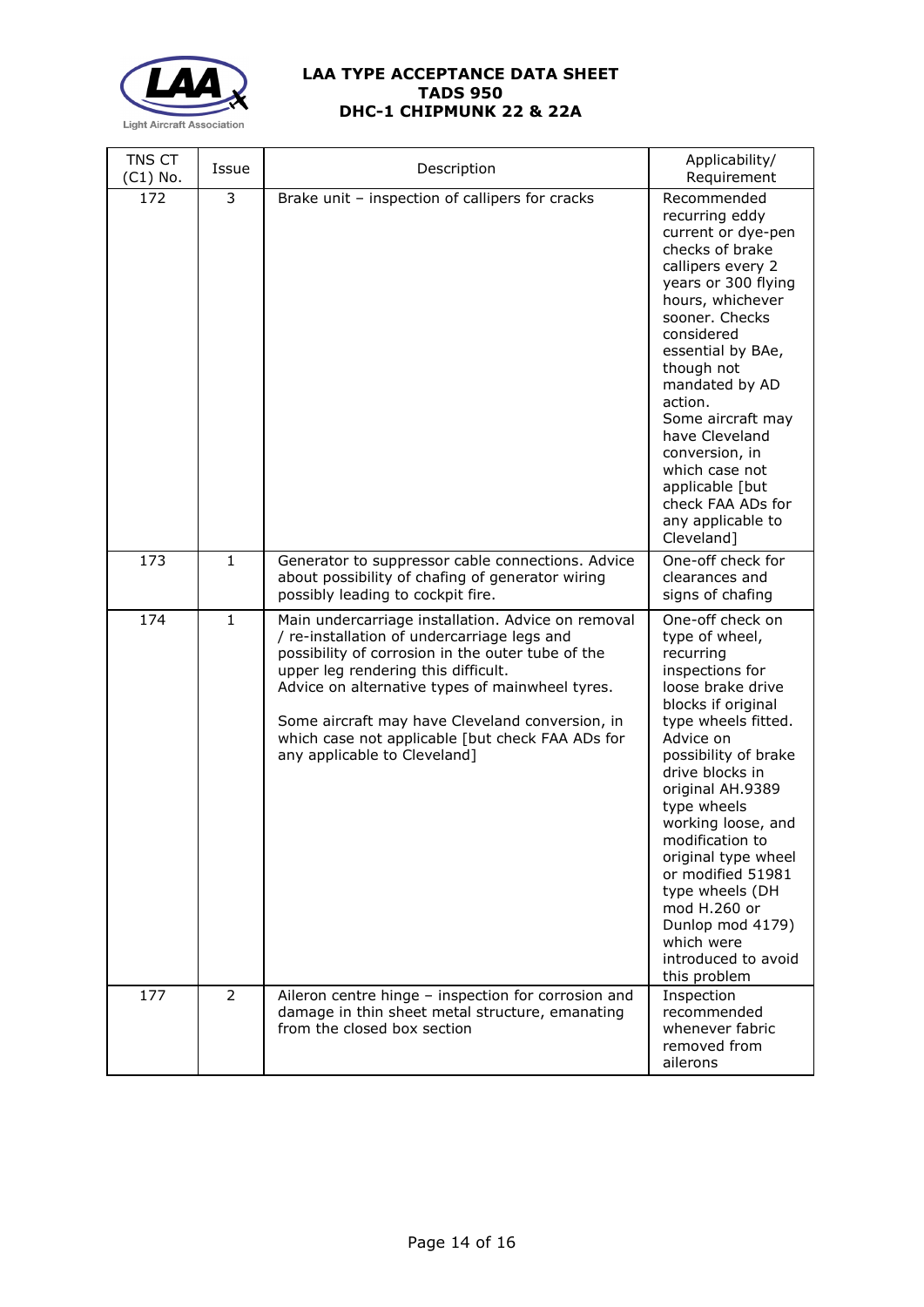

| TNS CT<br>$(C1)$ No. | Issue          | Description                                                                                                                                                               | Applicability/<br>Requirement                                                                                            |
|----------------------|----------------|---------------------------------------------------------------------------------------------------------------------------------------------------------------------------|--------------------------------------------------------------------------------------------------------------------------|
| 178                  | $\overline{2}$ | Rudder assembly - wear and means of bushing of<br>holes in rudder operating lever, also inspection of<br>rudder hinge fittings for scoring and indentations               | Inspections<br>recommended at<br>three year<br>intervals and when<br>maintenance has<br>been carried out in<br>this area |
| 181                  | $\mathbf{1}$   | Fuel cock, wear in selector lever catch.<br>Recommended installation of mod H.350 to<br>prevent inadvertent operation                                                     | Information/<br>Recommendation                                                                                           |
| 182                  | $\mathbf{1}$   | Caution regarding use of low tensile steel bolts in<br>certain applications, danger of over-torquing and<br>incorrect location of high strength and low<br>strength bolts | Information only                                                                                                         |
| 184                  | $\overline{4}$ | Flap operating system - cable failure and latch<br>plate wear - repetitive inspections                                                                                    | Inspections at 100<br>hour or annual<br>check whichever<br>first, requiring<br>removal of rear<br>seat for access        |
| 185                  | $\mathbf{1}$   | Wing assembly - corrosion under walkway                                                                                                                                   | One-off check                                                                                                            |
| 187                  | $\mathbf{1}$   | Internal corrosion of tailwheel fork, internal<br>corrosion treatment                                                                                                     | One-off check                                                                                                            |
| 193                  | 3              | Fabric covering                                                                                                                                                           | Information only.<br>Fabric installation,<br>inspection, testing.                                                        |
| 197                  | $\mathbf{1}$   | Flap return spring - introduction of check cable<br>under MOD H.240                                                                                                       | One-off check                                                                                                            |
| 198                  | $\mathbf{1}$   | Aileron outboard hinge - introduction of HTS A25<br>17G bolt                                                                                                              | One-off check                                                                                                            |
| 199                  | 3              | Corrosion in flap centre hinge brackets                                                                                                                                   | Recurring checks<br>including six yearly<br>radiological checks<br>if corrosion found                                    |
| 202                  | 3              | Gipsy engine continued airworthiness data                                                                                                                                 | Information only                                                                                                         |
| 203                  | $\mathbf{1}$   | Optional addition of cover to terminal block<br>introduced by Mod 379                                                                                                     | Applicable only to<br>ex-Army Air Corps<br>aircraft.<br>Information only                                                 |
| 205                  | $\mathbf{1}$   | Propeller types approved for use on Chipmunk,<br>and issues re blade thickness                                                                                            | Information only                                                                                                         |

# 3.4 Special Inspection Points

See section 3.3. The Chipmunk TNSs provide details of many special inspection points applicable to the type, derived from many years of experience with it in service.

As the Chipmunk features large wing flaps that are only linked together via separate small diameter stranded steel control cables which route round multiple small pulleys, particular care is needed to ensure that the cables remain in good condition because failure of a cable could lead to an uncontrollable asymmetric flap condition.